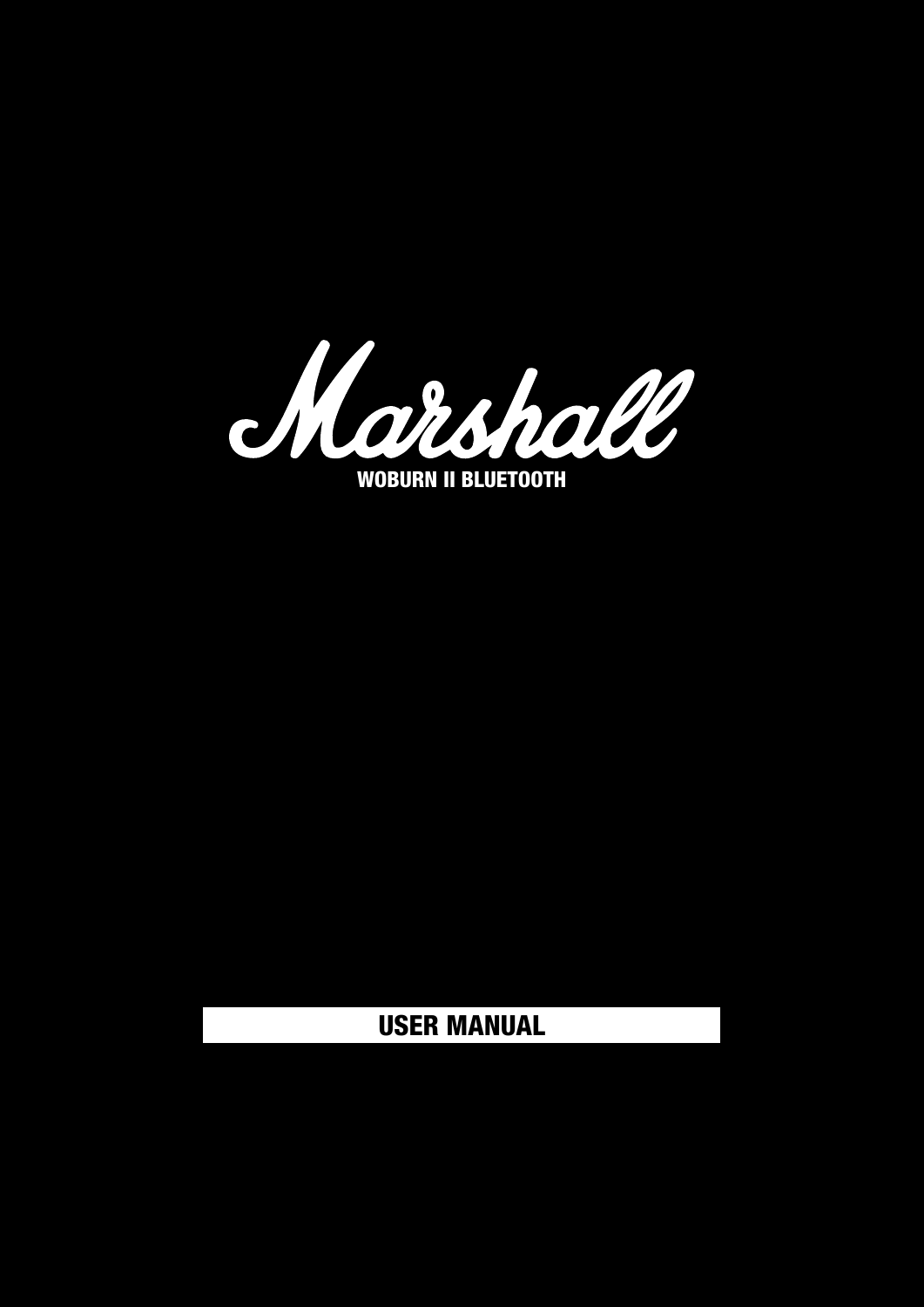## <span id="page-1-0"></span>LEGAL & TRADEMARK NOTICE

- Design of device and packaging are intellectual properties of Zound Industries International AB and Marshall Amplification Plc. © All Rights Reserved. Zound Industries International AB is hereinafter referred to as "Zound Industries" or "manufacturer".
- MARSHALL, Marshall Amps, their respective logos, "Marshall" and "Marshall" trade dress are trademarks and intellectual property of Marshall Amplification Plc and may not be used without permission. Permission granted to Zound Industries.
- Qualcomm aptX is a product of Qualcomm Technologies International, Ltd. Qualcomm is a trademark of Qualcomm Incorporated, registered in the United States and other countries, used with permission. aptX is a trademark of Qualcomm Technologies International, Ltd., registered in the United States and other countries, used with permission.
- The Bluetooth<sup>®</sup> wordmark and logos are registered trademarks owned by the Bluetooth SIG, Inc. and any use of such marks by Zound Industries is under license.
- Apple and the Apple logo are trademarks of Apple Inc., registered in the U.S. and other countries. App Store is a service mark of Apple Inc., registered in the U.S. and other countries.
- Google Play and the Google Play logo are trademarks of Google LLC.
- All other trademarks are the property of their respective owners and may not be used without permission.
- For more legal information related to this product and to its use in your specific region, and for more detailed information about Zound Industries and partner & license information, please visit the website: www.marshallheadphones.com. The user is recommended to visit the website regularly for up-to-date information.

Zound Industries International AB, Centralplan 15, 111 20 Stockholm, Sweden

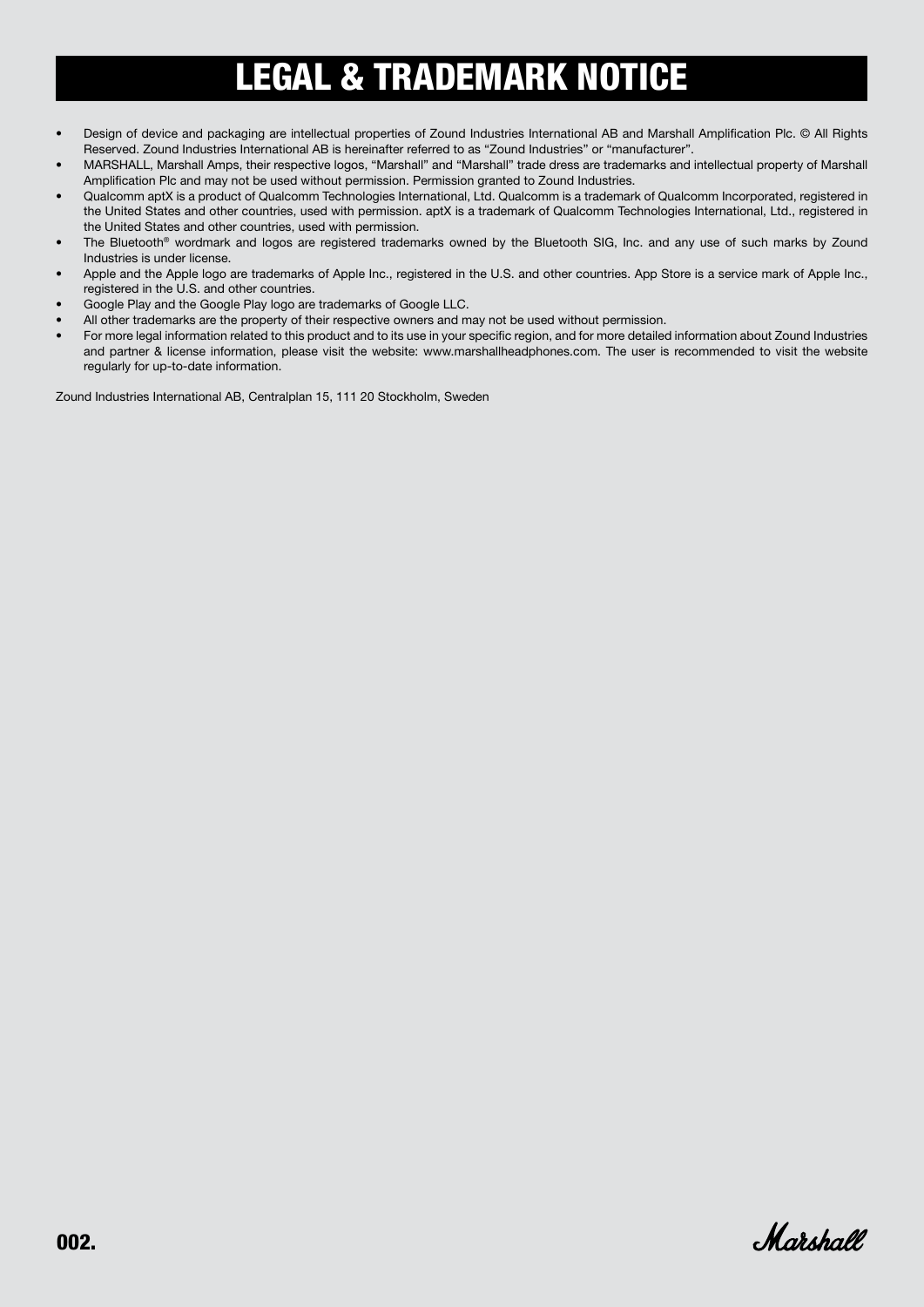## INDEX

#### ENGLISH

#### **SECTIONS**

#### PAGE

- 002. [LEGAL & TRADEMARK NOTICE](#page-1-0)
- 004. [BOX CONTENTS](#page-3-0)
- 005. [GENERAL DESCRIPTION](#page-4-0)
- 007. [PLUGGING IN THE WOBURN II](#page-6-0)
- 008. [TURNING THE WOBURN II ON/OFF](#page-7-0)
- 009. [SETTING UP THE WOBURN II](#page-8-0)
- 010. [SELECTING AUDIO SOURCE](#page-9-0)
- 011. [CONNECTING VIA BLUETOOTH \(PAIRING\)](#page-10-0)
- 012. [CONNECTING VIA AUX INPUT](#page-11-0)
- 013. [CONNECTING VIA RCA INPUT](#page-12-0)
- 014. [ADJUSTING THE VOLUME/BASS/TREBLE](#page-13-0)
- 015. [PLAY/PAUSE CONTROL](#page-14-0)
- 016. [COUPLE SPEAKERS](#page-15-0)
- 017. [STANDBY MODE](#page-16-0)
- 018. [TECHNICAL INFORMATION](#page-17-0)
- 019. [TROUBLESHOOTING](#page-18-0)

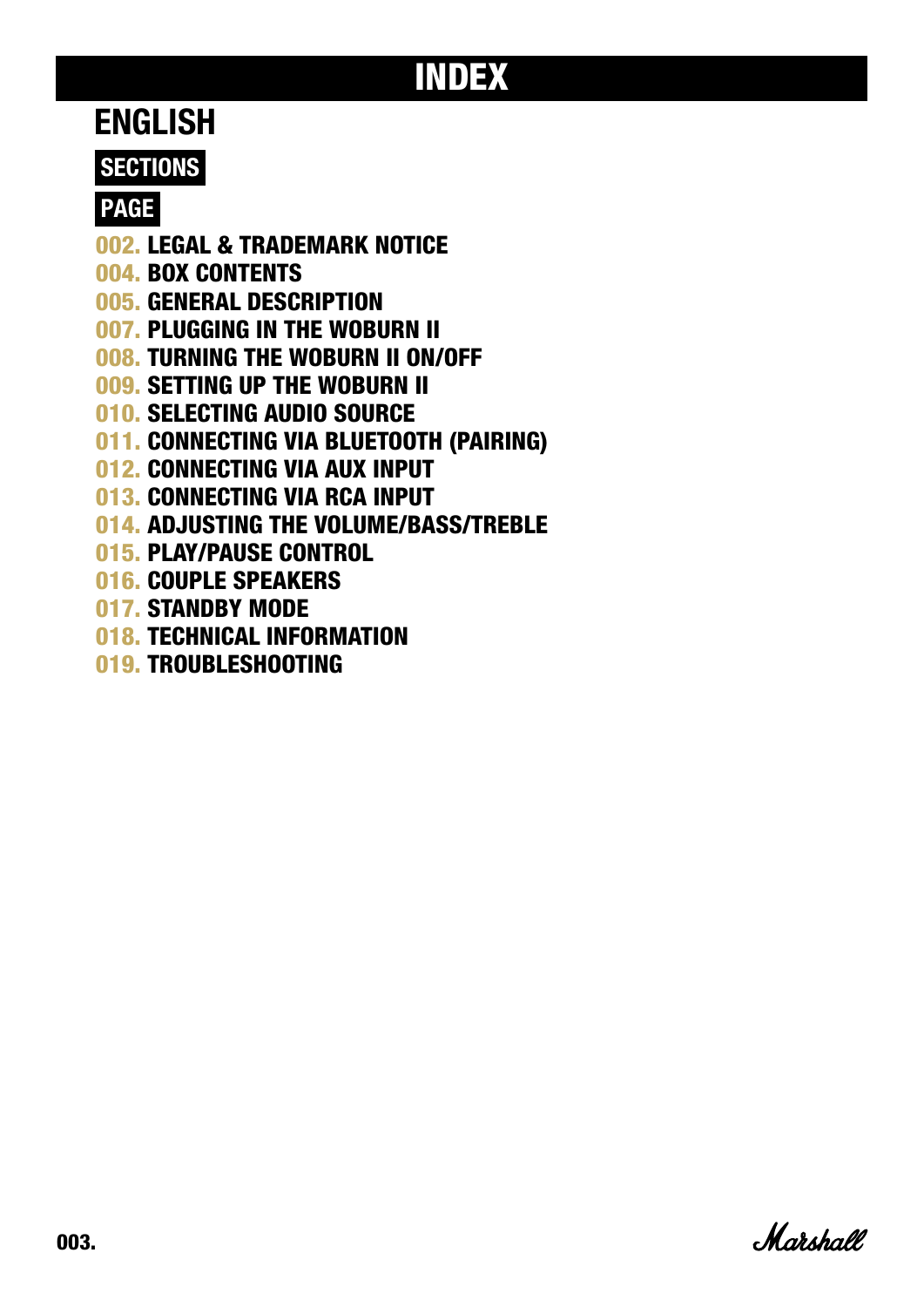### <span id="page-3-0"></span>BOX CONTENTS

- 001. MARSHALL WOBURN II WIRELESS HOME Bluetooth® SPEAKER
- 002. QUICK START GUIDE
- 003. IMPORTANT SAFETY INSTRUCTIONS
- 004. MAINS LEAD



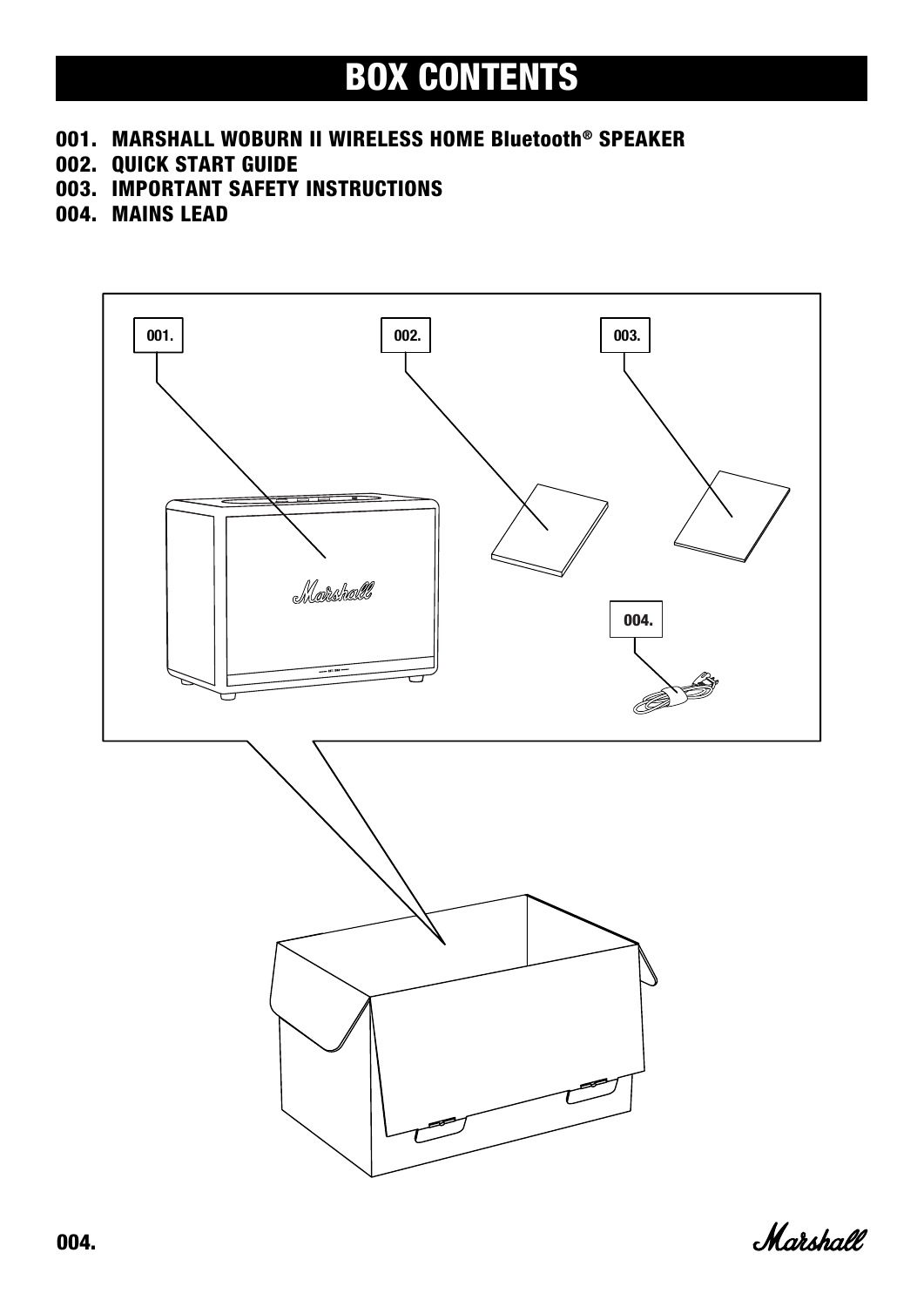#### <span id="page-4-0"></span>GENERAL DESCRIPTION

- 001. AUX INPUT FOR 3.5 mm JACK
- 002. SOURCE INDICATORS
- 003. SOURCE BUTTON
- 004. VOLUME KNOB
- 005. BASS KNOB
- 006. TREBLE KNOB
- 007. PLAY/PAUSE BUTTON
- 008. POWER LEVER





Marshall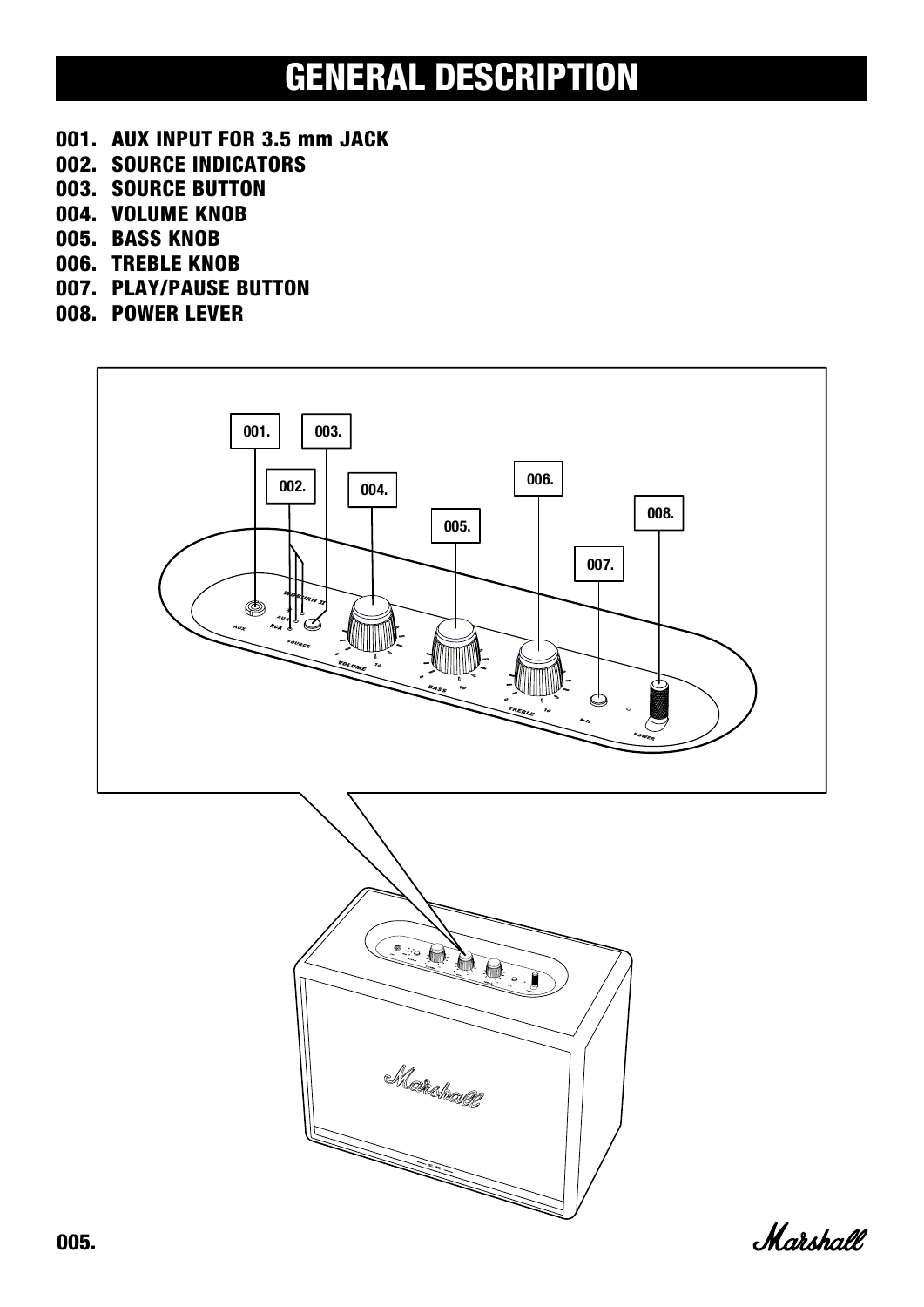### GENERAL DESCRIPTION CONTINUED

- 009. BASS PORT
- 010. BACKPLATE
- 011. RCA INPUT (LEFT AND RIGHT)
- 012. MAINS INPUT
- 013. MAINS LEAD



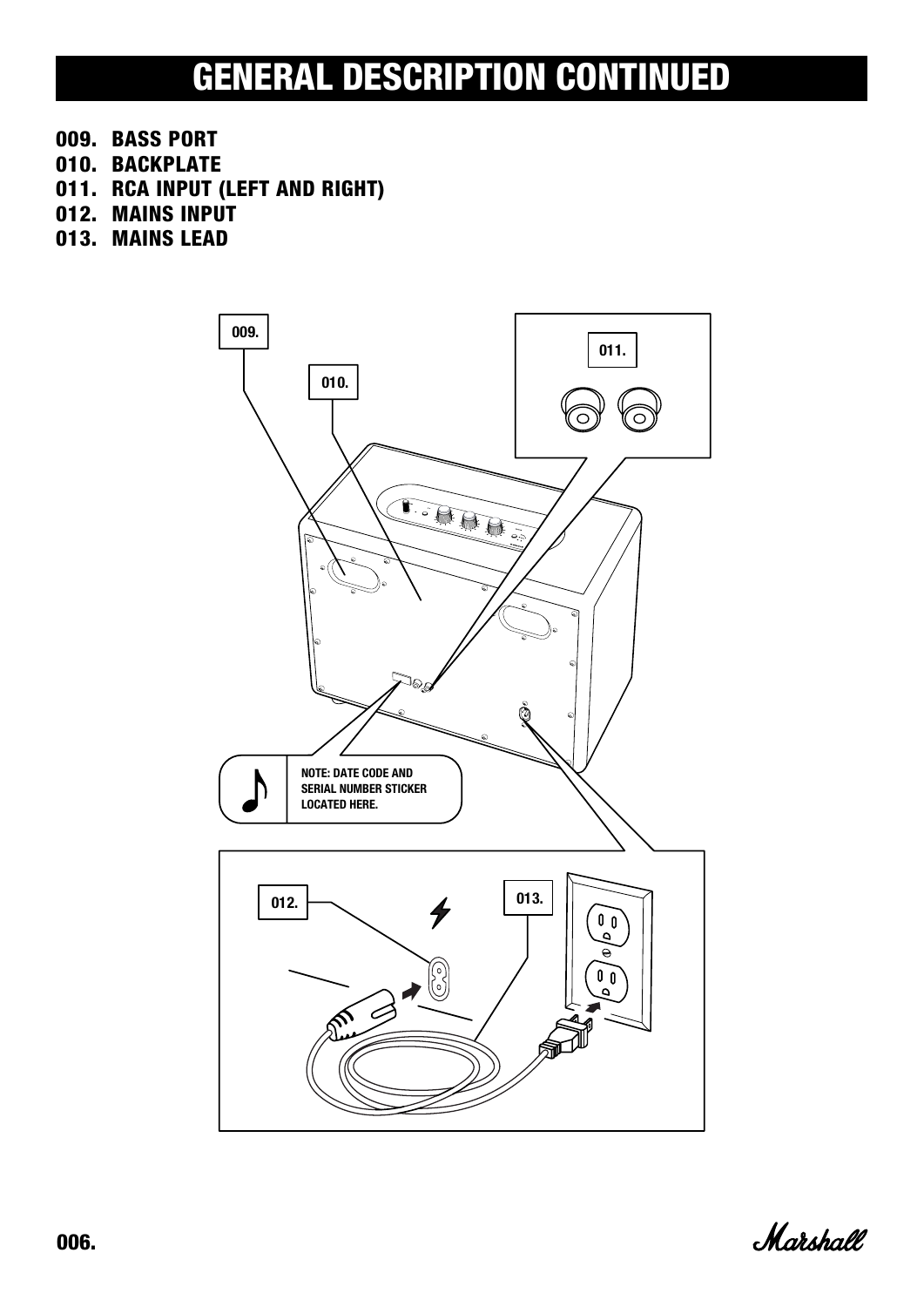### <span id="page-6-0"></span>PLUGGING IN THE WOBURN II

#### IMPORTANT: ALWAYS ENSURE THAT THE MAINS LEAD, POWER JACK AND SPEAKER ARE COMPATIBLE WITH YOUR MAINS SUPPLY AND WALL SOCKET.

#### 001. CONNECT THE MAINS LEAD INTO THE MAINS INPUT ON THE SPEAKER. 002. CONNECT THE POWER JACK TO THE WALL SOCKET.



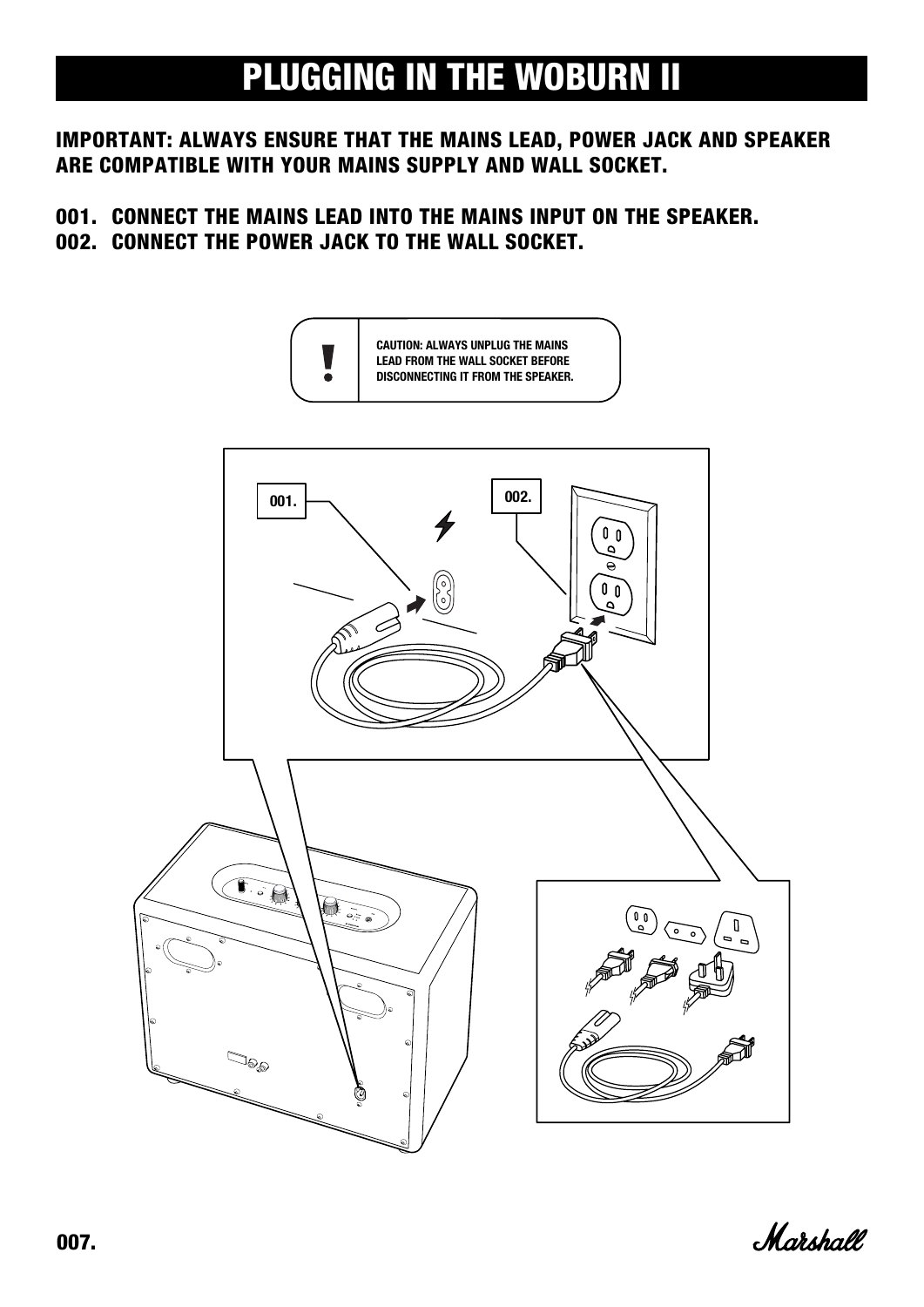### <span id="page-7-0"></span>TURNING THE WOBURN II ON/OFF

001. ON: PULL AND HOLD THE POWER LEVER TOWARDS THE FRONT OF THE SPEAKER UNTIL THE POWER ON SOUND PLAYS AND THE INDICATORS LIGHT UP. 002. OFF: PULL AND HOLD THE **POWER LEVER** TOWARDS THE FRONT OF THE

SPEAKER UNTIL THE POWER OFF SOUND PLAYS AND ALL INDICATORS TURN OFF.



Marshall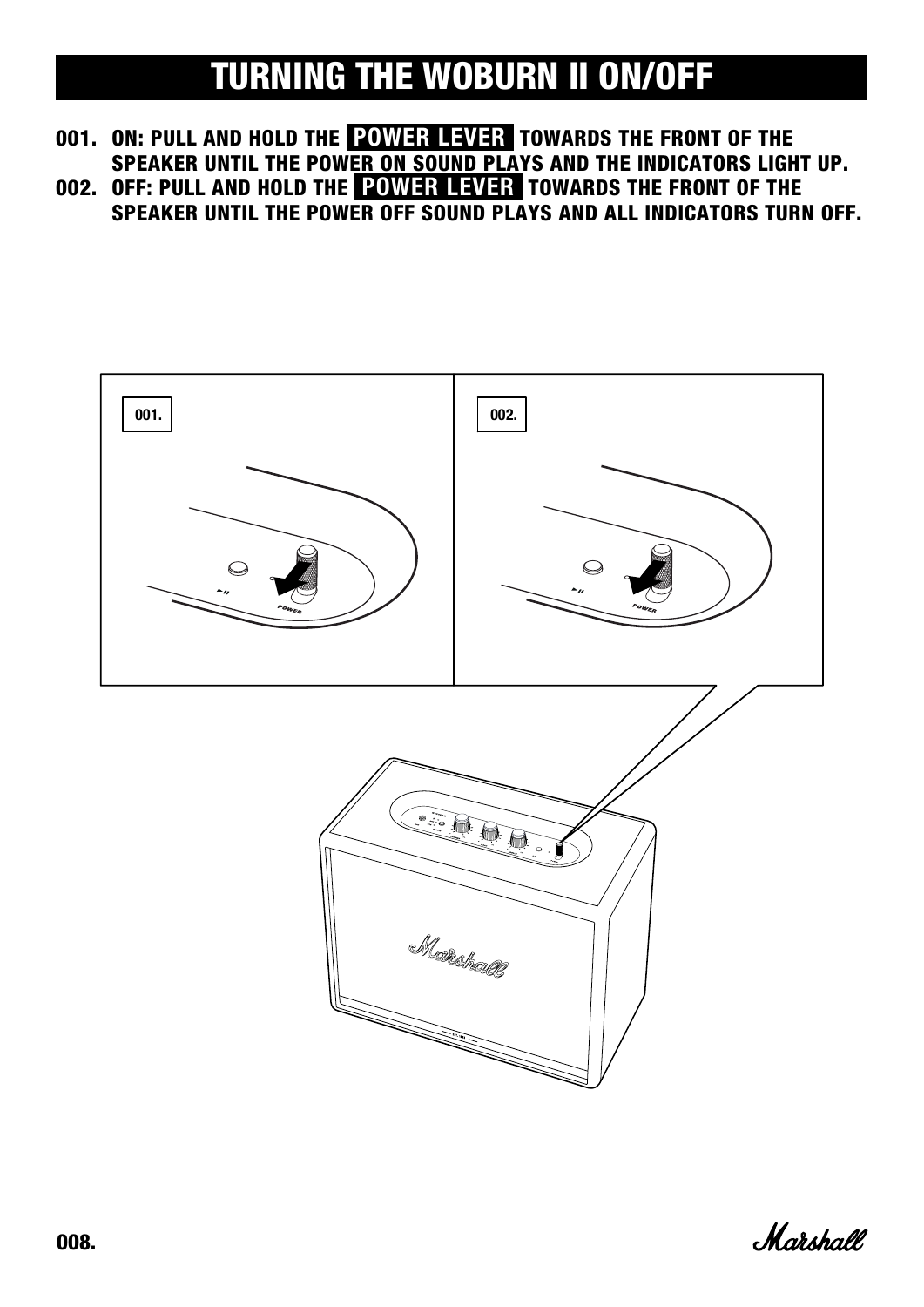## <span id="page-8-0"></span>SETTING UP THE WOBURN II

CONFIGURE THE SPEAKER WITH THE MARSHALL BLUETOOTH® APP TO GET THE MOST OUT OF IT. THE APP IS AVAILABLE FROM THE APP STORE AND GOOGLE PLAY.

001. DOWNLOAD THE MARSHALL BLUETOOTH® APP AND FOLLOW THE IN-APP INSTRUCTIONS.







Marshall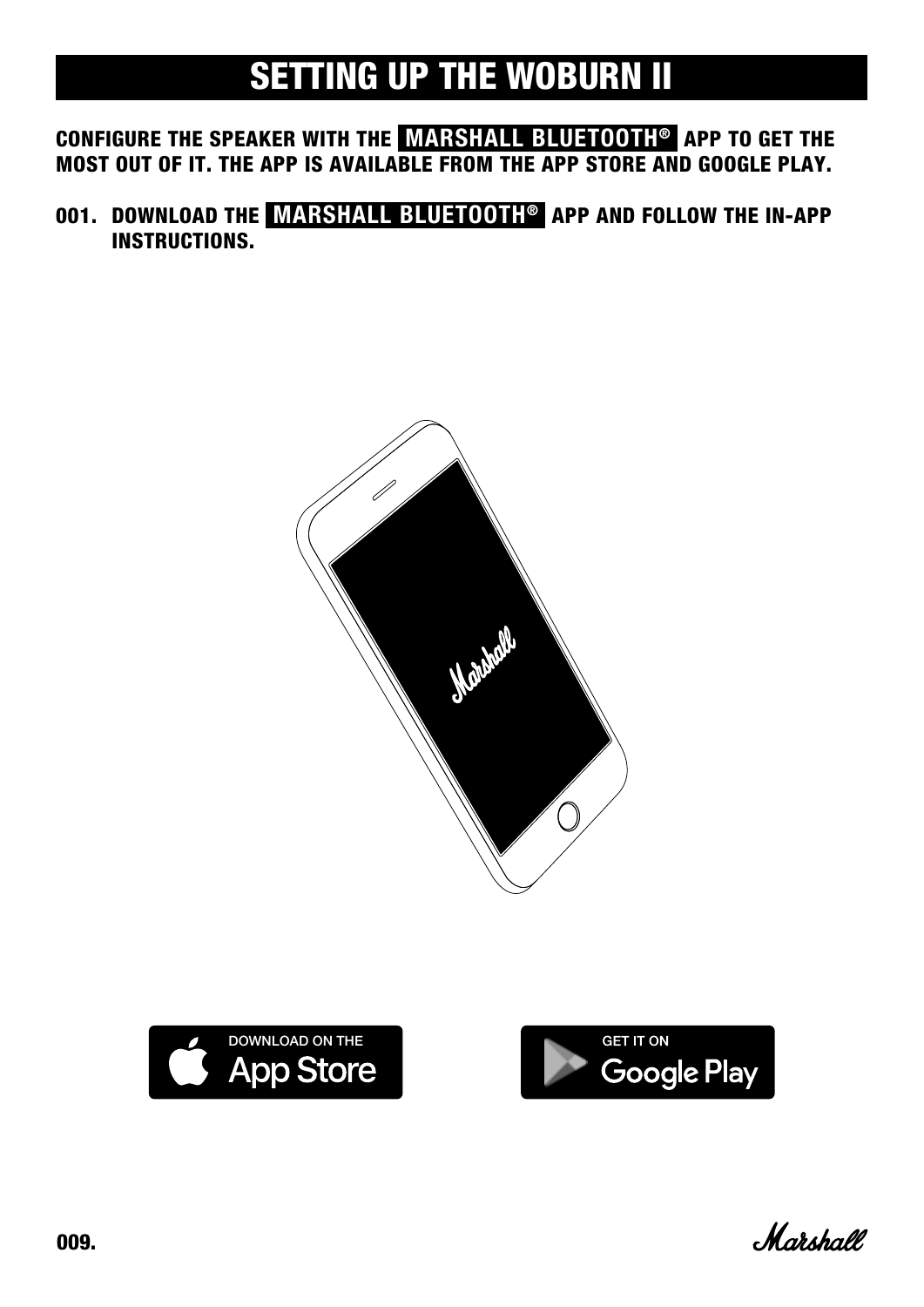### <span id="page-9-0"></span>SELECTING AUDIO SOURCE

THERE ARE MANY WAYS TO CONNECT TO YOUR WOBURN II, EITHER WIRELESSLY OR BY CABLE.

- $\mathbf{\Theta}^{\circ}$  WIRELESS Bluetooth CONNECTION
- AUX 3.5 mm STEREO JACK
- RCA DOUBLE RCA (LEFT AND RIGHT) JACKS
- 001. PUSH THE SOURCE BUTTON TO TOGGLE BETWEEN Bluetooth, AUX AND RCA AUDIO SOURCE.
- 002. A LIT INDICATOR SHOWS WHICH SOURCE IS SELECTED.

THE SOURCE CAN ALSO BE SELECTED FROM THE MARSHALL BLUETOOTH® APP.



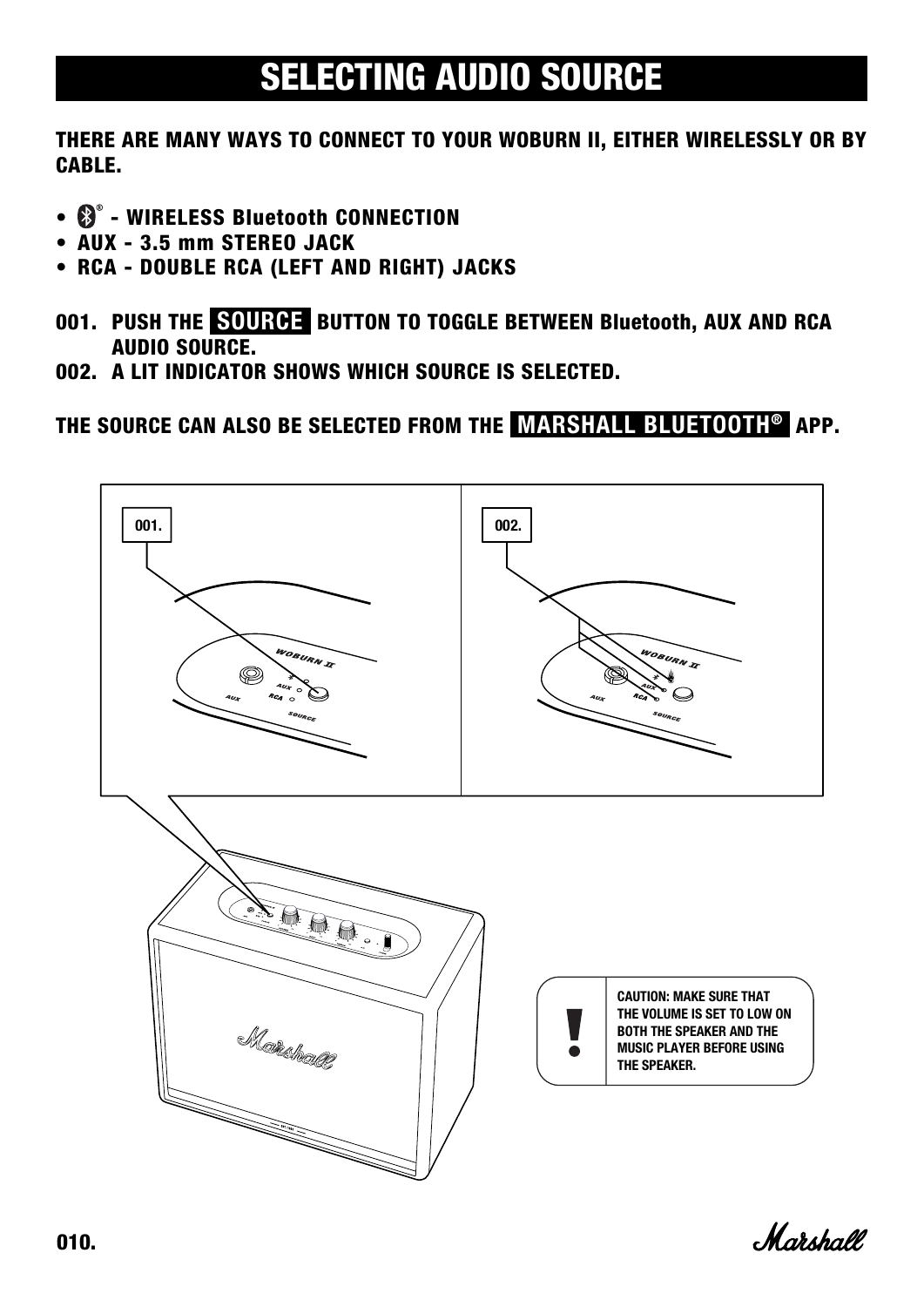## <span id="page-10-0"></span>CONNECTING VIA Bluetooth (PAIRING)

- 001. SELECT Bluetooth AS THE INPUT. PUSHING THE SOURCE BUTTON TOGGLES THE INPUT SOURCES.
- 002. PUSH AND HOLD THE **SOURGE** BUTTON FOR 2 SECONDS. THE Bluetooth INDICATOR STARTS TO BLINK.
- 003. ENABLE Bluetooth ON YOUR DEVICE (SMARTPHONE, TABLET, COMPUTER).
- 004. SELECT WOBURN II FROM THE Bluetooth LIST AND ACCEPT PAIRING. THE Bluetooth INDICATOR ON THE SPEAKER STOPS BLINKING AND REMAINS LIT WHEN THE UNITS ARE CONNECTED.

WOBURN II CAN BE CONNECTED TO TWO Bluetooth DEVICES AT THE SAME TIME. PLAYING A CONNECTED Bluetooth DEVICE WILL MAKE IT THE SELECTED AUDIO SOURCE, PAUSING ANY PREVIOUSLY PLAYED AUDIO ON THE SECOND DEVICE.



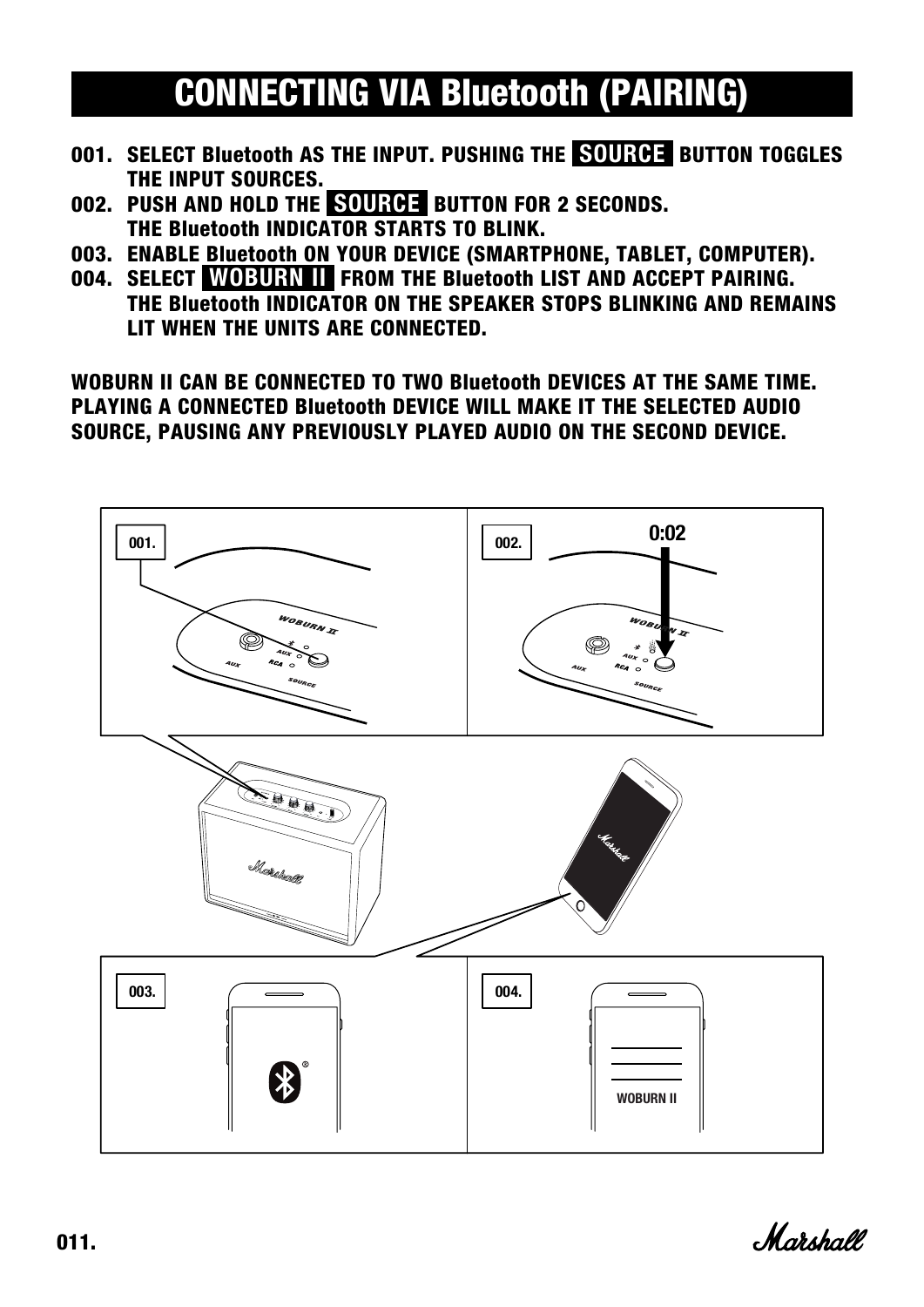## <span id="page-11-0"></span>CONNECTING VIA AUX INPUT

- 001. CONNECT A 3.5 mm STEREO JACK TO THE INPUT LABELLED AUX ON THE TOP OF THE SPEAKER.
- 002. CONNECT THE OTHER END OF THE LEAD TO THE AUDIO OUTPUT ON YOUR AUDIO SOURCE.
- 003. SELECT AUX AS THE INPUT. PUSHING THE SOURCE BUTTON TOGGLES THE INPUT SOURCES.



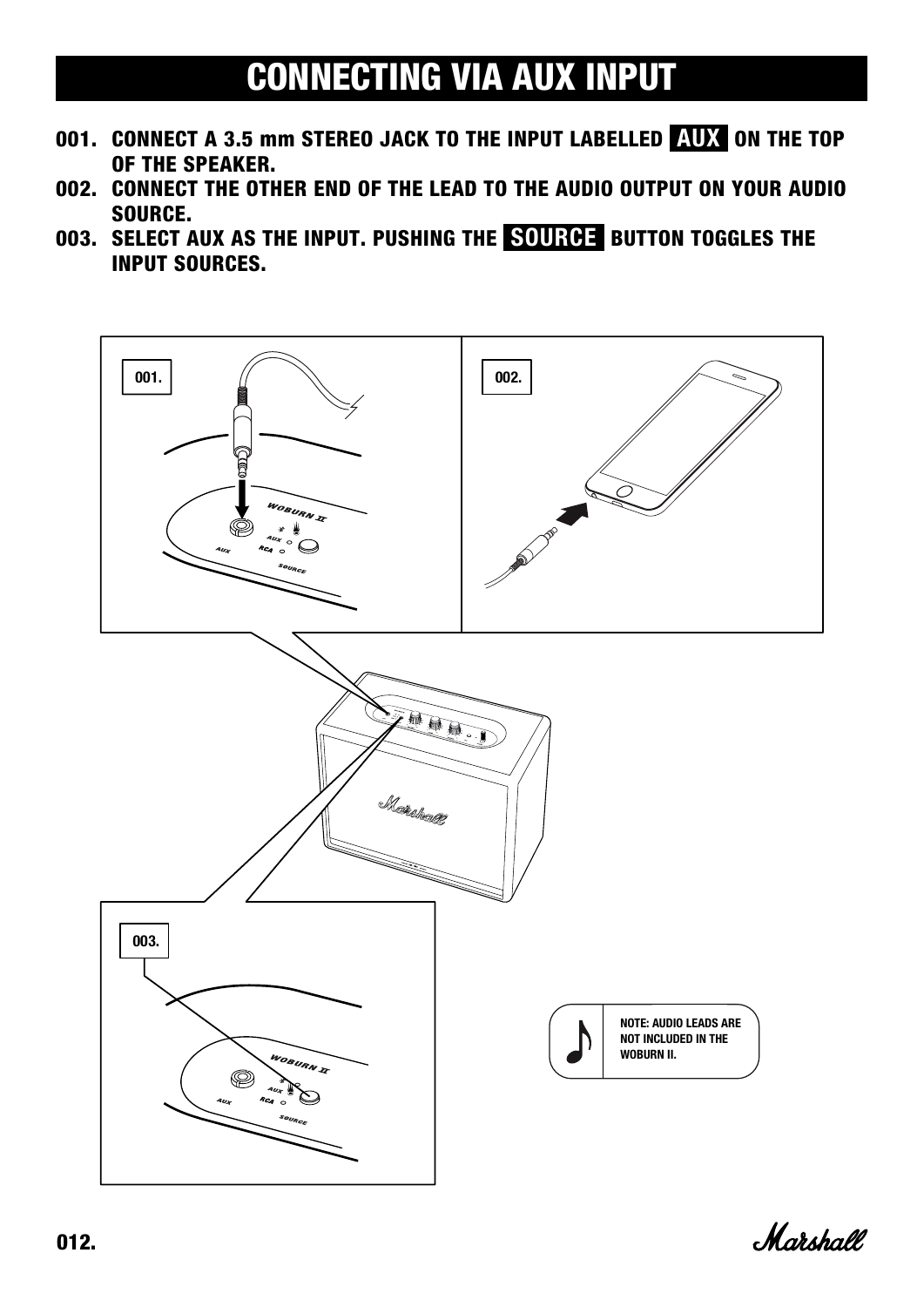### <span id="page-12-0"></span>CONNECTING VIA RCA INPUT

- 001. CONNECT A LEAD WITH RCA JACKS TO THE INPUTS LABELLED ROA ON THE BACK OF THE SPEAKER.
- 002. CONNECT THE OTHER END OF THE LEAD TO THE OUTPUT ON YOUR AUDIO SOURCE.
- 003. SELECT RCA AS THE INPUT. PUSHING THE SOURCE BUTTON TOGGLES THE INPUT SOURCES.



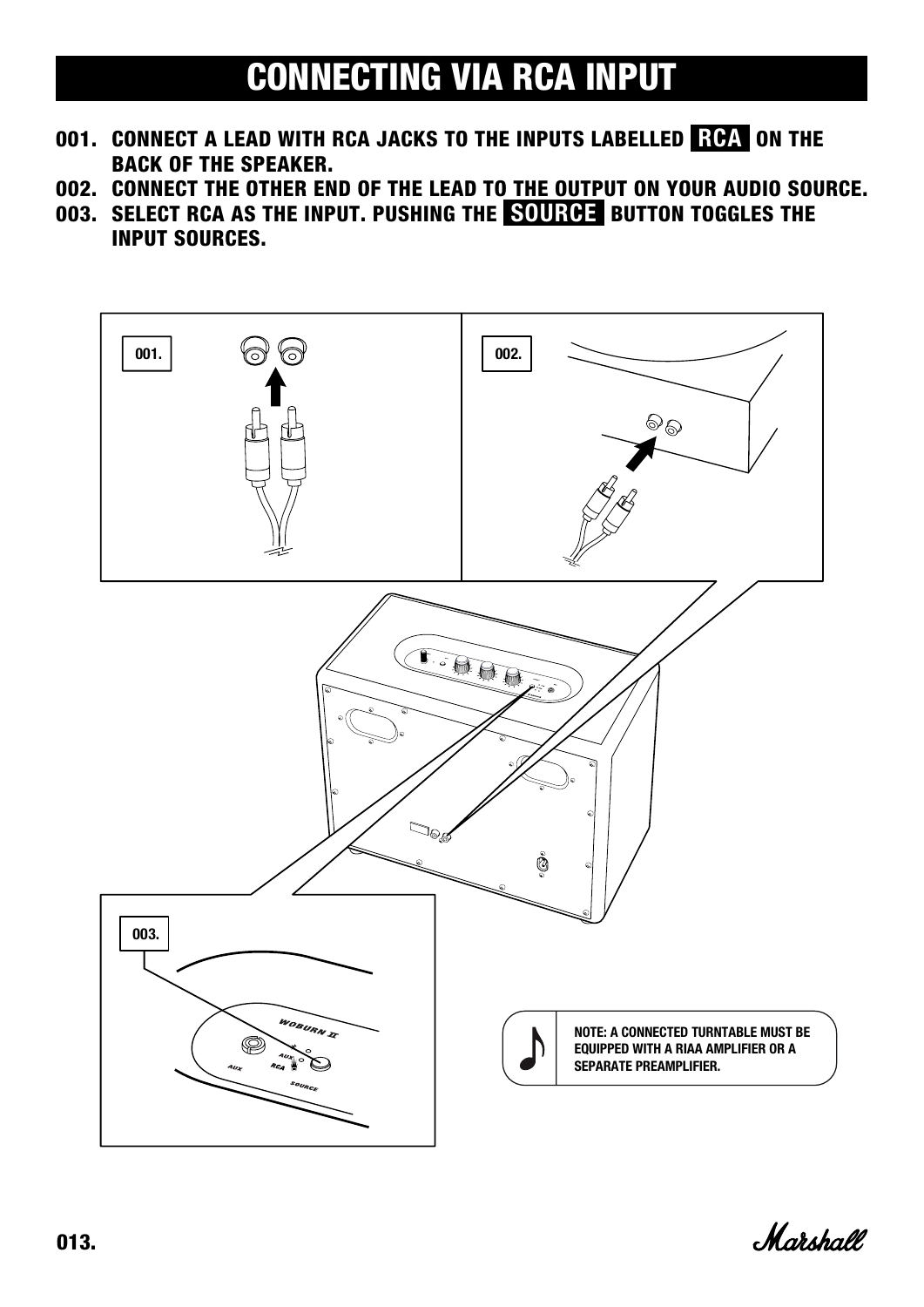### <span id="page-13-0"></span>ADJUSTING THE VOLUME/BASS/TREBLE

#### THE WOBURN II INCLUDES THREE KNOBS FOR ADJUSTING THE AUDIO.

#### 001. VOLUME KNOB

- 002. BASS KNOB
- 003. TREBLE KNOB



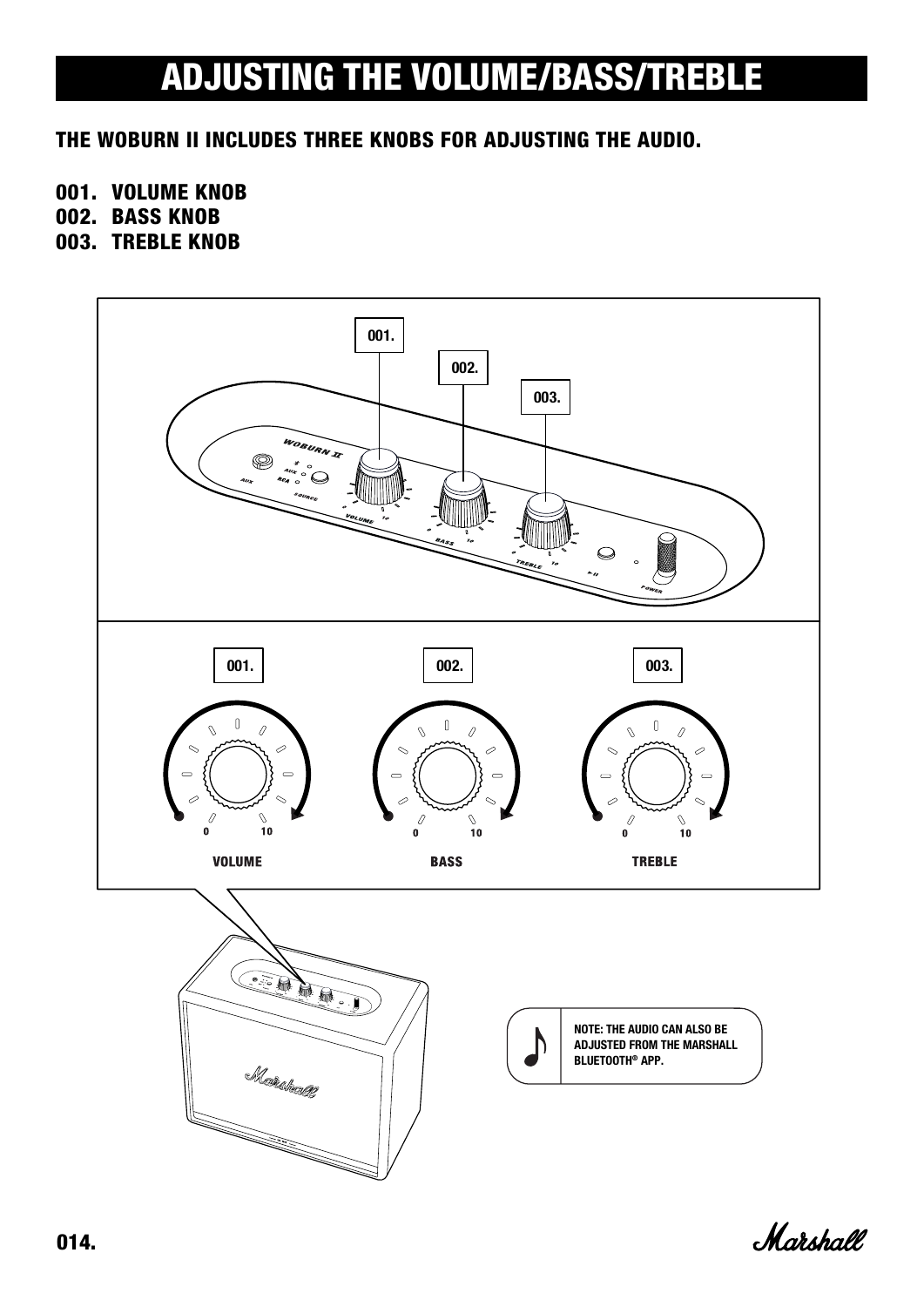## <span id="page-14-0"></span>PLAY/PAUSE CONTROL

#### THE WOBURN II HAS A PLAY/PAUSE BUTTON TO CONTROL THE MUSIC WHEN PLAYING VIA Bluetooth.

- 001. SINGLE-CLICK TO EITHER PLAY OR PAUSE.
- 002. DOUBLE-CLICK TO SKIP FORWARD.
- 003. TRIPLE-CLICK TO SKIP BACK.





D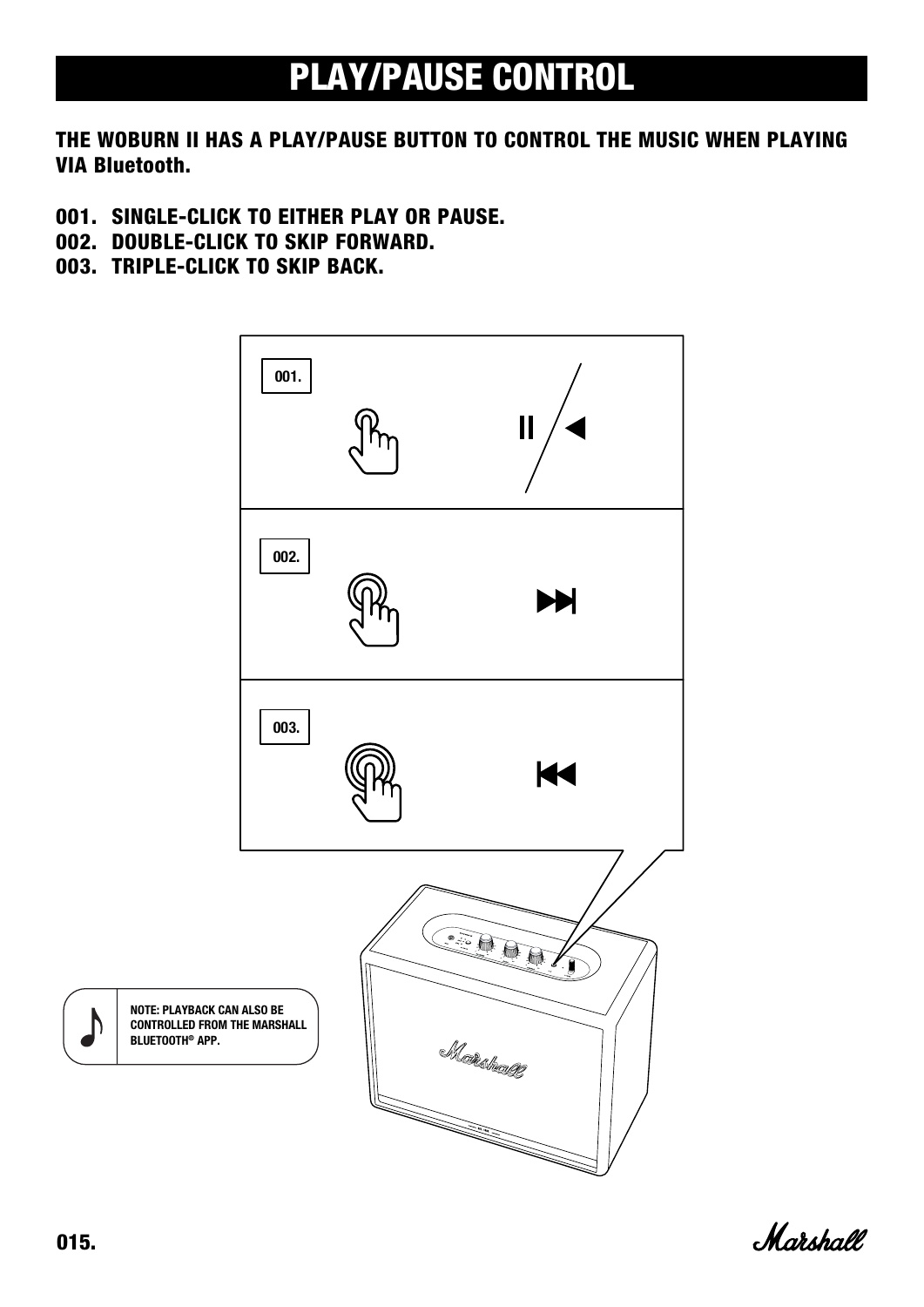## <span id="page-15-0"></span>COUPLE SPEAKERS

TWO ACTON II, STANMORE II OR WOBURN II SPEAKERS CAN BE COUPLED TO ACT AS ONE SOUND SYSTEM. THERE ARE TWO MODES TO CHOOSE FROM:

- AMBIENT MODE TWO SPEAKERS PLAY THE SAME AUDIO SYNCHRONISED. EACH SPEAKER PLAYS BOTH THE LEFT AND RIGHT CHANNELS. CHOOSE THIS MODE IF YOUR SPEAKERS ARE PLACED AT DIFFERENT HEIGHTS, DIRECTION OR AREAS OF THE ROOM.
- **STEREO MODE** TWO SPEAKERS OF THE SAME SIZE ARE COUPLED AS A STEREO PAIR. WITH ONE SPEAKER THE LEFT CHANNEL AND THE OTHER THE RIGHT.

CHOOSE THIS MODE IF THE SPEAKERS ARE PLACED AT THE SAME HEIGHT, EQUAL DISTANCE AND FACING THE SAME DIRECTION.

- 001. TO COUPLE TWO SPEAKERS, OPEN THE MARSHALL BLUETOOTH® APP AND CONNECT TO YOUR SPEAKERS.
- 002. GO TO COUPLE SPEAKERS AND FOLLOW THE IN-APP INSTRUCTION.

另)))))<br>リリ))j



AMBIENT MODE STEREO MODE





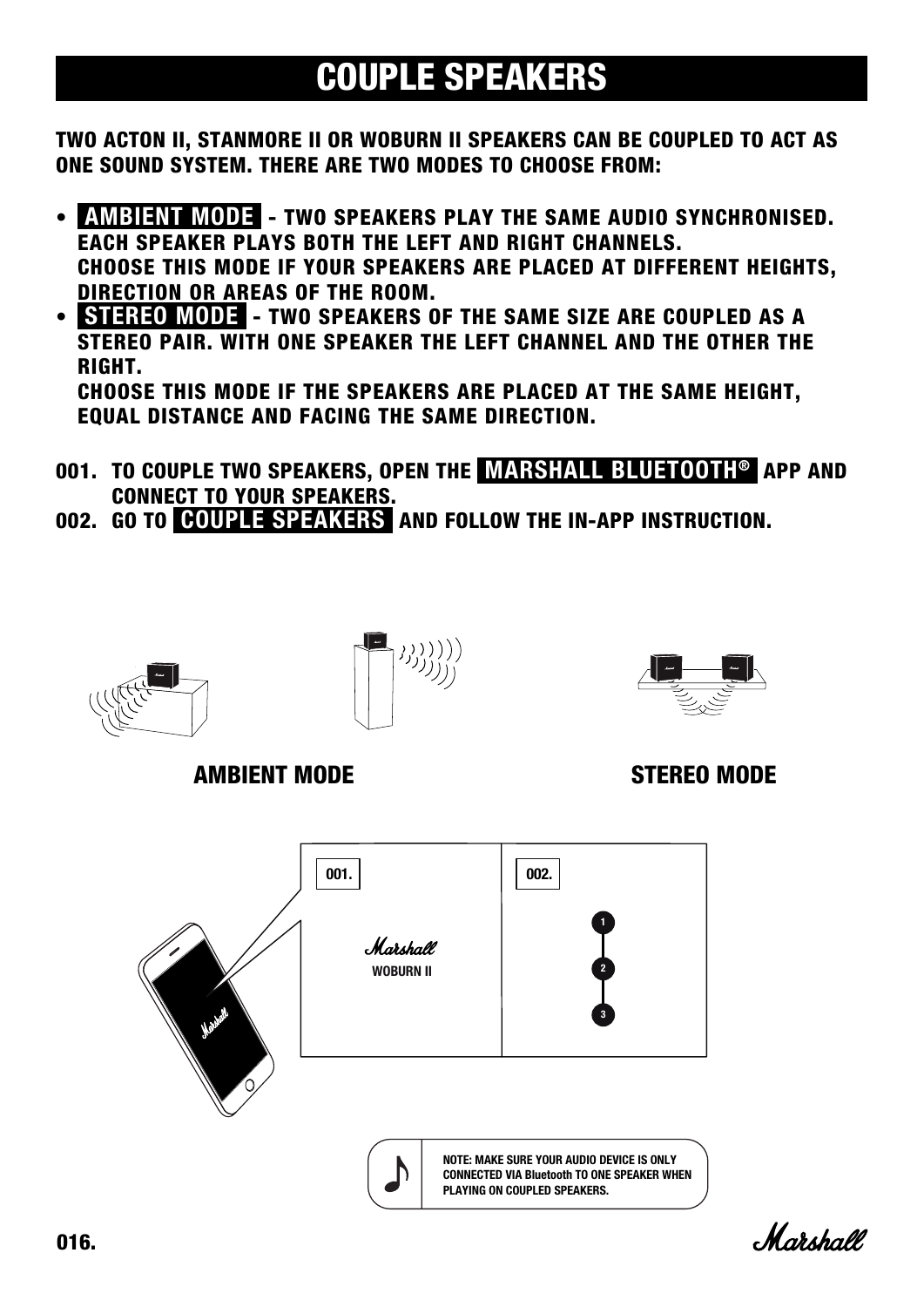#### <span id="page-16-0"></span>STANDBY MODE

#### IF THE WOBURN II IS LEFT UNUSED FOR 20 MINUTES THE SPEAKER GOES INTO STANDBY TO SAVE ENERGY. IN THIS MODE ALL INDICATORS ARE OFF.

001. INTERACT WITH ANY BUTTON OR KNOB ON THE TOP PANEL TO WAKE THE SPEAKER UP FROM STANDBY MODE.



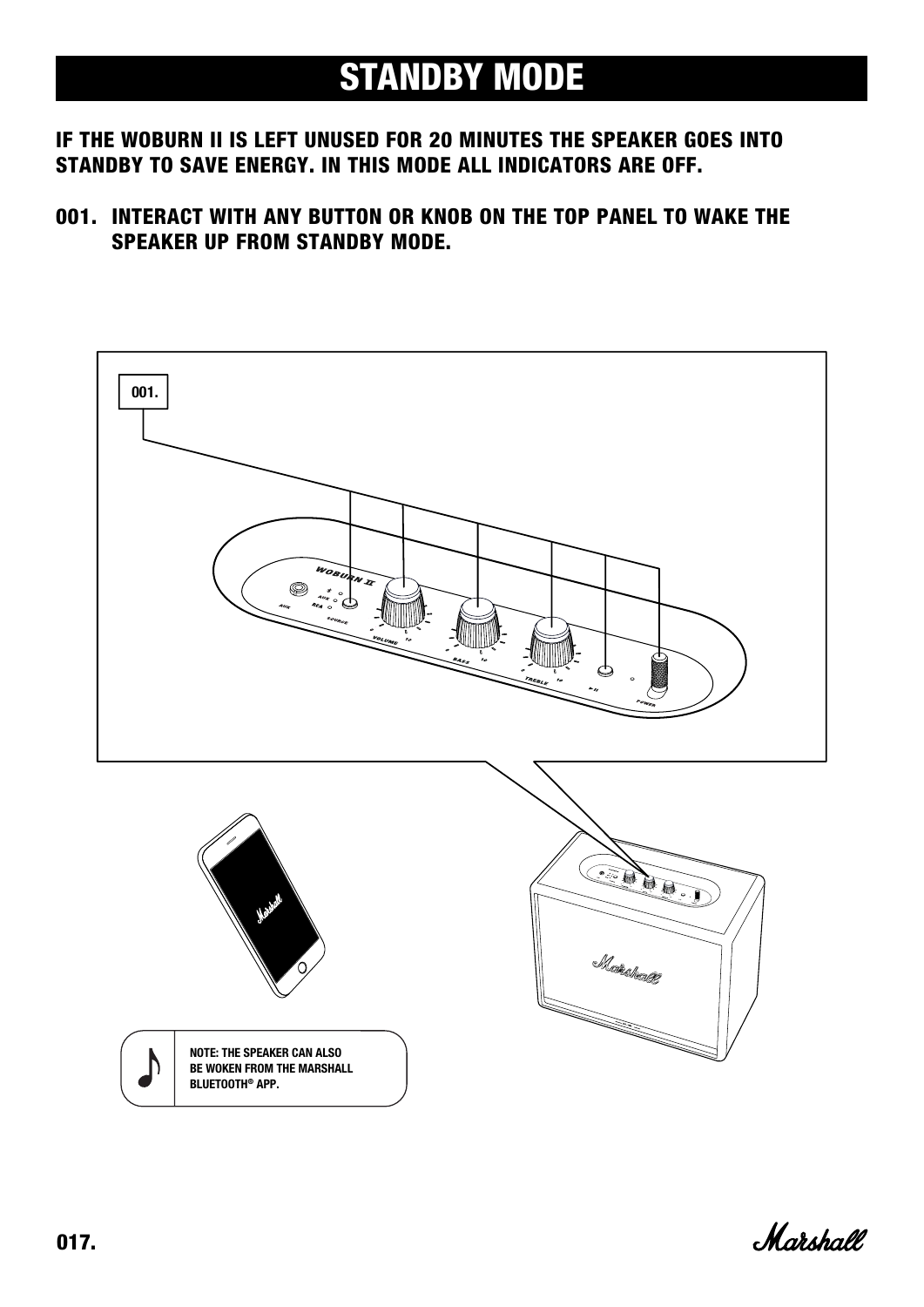## <span id="page-17-0"></span>TECHNICAL INFORMATION

#### ACOUSTIC SPECIFICATION

- STEREO LOUDSPEAKER WITH BASS REFLEX SYSTEM
- DIGITAL CLASS D AMPLIFIERS:  $2 \times 15 W + 2 \times 50 W$
- TWEETERS:  $2 \times 34$ " dome tweeters
- WOOFER:  $2 \times 5\frac{1}{4}$ " woofer
- BASS AND TREBLE TONE CONTROLS
- FREQUENCY RESPONSE:  $30-20,000$  Hz  $\pm 6$  dB
- MAXIMUM SOUND PRESSURE LEVEL: 110 dB SPL @ 1 m

#### **CONNECTIVITY**

- Bluetooth®: Bluetooth 5.0 with Qualcomm® aptX™
- AUX: 3.5 mm stereo jack
- RCA: RCA (left and right)

#### TECHNICAL INFORMATION

- MAINS INPUT VOLTAGE: 100–240 VAC
- MAINS FREQUENCY: 50–60 Hz
- SIZE: 400 x 310 x 200 mm
- WEIGHT: 8.55 kg





NOTE: THE FRONT OF THE SPEAKER IS NOT REMOVABLE. THIS ILLUSTRATION INTENDS TO SHOW THE INTERNAL SPEAKER LAYOUT. DO NOT ATTEMPT TO REMOVE THE FRET FOR RISK OF DAMAGING YOUR SPEAKER.

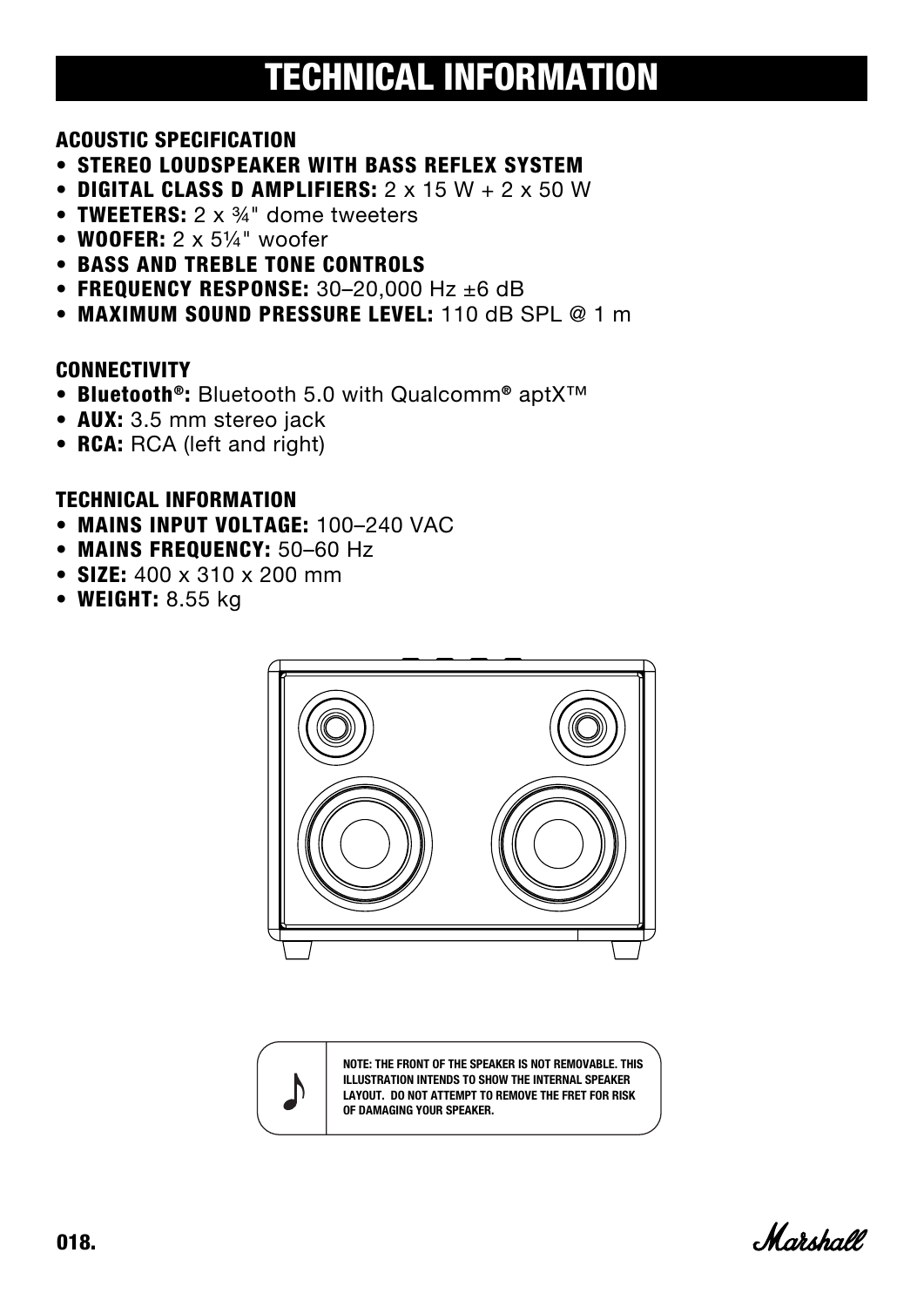# <span id="page-18-0"></span>TROUBLESHOOTING

| <b>PROBLEM</b>                                                            | <b>CAUSE</b>                                                                  | <b>ACTION</b>                                                                                                                                                                      |
|---------------------------------------------------------------------------|-------------------------------------------------------------------------------|------------------------------------------------------------------------------------------------------------------------------------------------------------------------------------|
| <b>THE WOBURN II</b><br><b>DOES NOT TURN</b><br><b>ON</b>                 | The speaker is not connected<br>to mains electricity supply.                  | Connect the mains lead to the<br>Woburn II and a working wall<br>socket.<br>Pull and hold the power lever<br>towards the front of the<br>speaker until the indicators<br>light up. |
| <b>THERE IS NO</b><br><b>AUDIO OR AUDIO</b><br><b>IS TOO LOW</b>          | The wrong sound source is<br>selected.                                        | Ensure that the device is<br>connected to the Woburn II.                                                                                                                           |
|                                                                           | Volume is set too low on<br>either the audio source or the<br>speaker.        | Slightly increase the volume<br>on your audio source or the<br>speaker.                                                                                                            |
| <b>CANNOT CONNECT</b><br><b>OR PAIR WITH A</b><br><b>Bluetooth DEVICE</b> | Bluetooth is not enabled on<br>your device (smartphone,<br>tablet, computer). | Activate Bluetooth on your<br>device.                                                                                                                                              |
|                                                                           | There are already two devices<br>connected to the speaker.                    | Disconnect one of the<br>connected Bluetooth devices<br>before connecting to the<br>speaker.                                                                                       |
|                                                                           | The speaker is not in pairing<br>mode.                                        | Push and hold the Bluetooth<br>button for 3 seconds to make<br>the speaker discoverable by the<br>device.                                                                          |

Marshall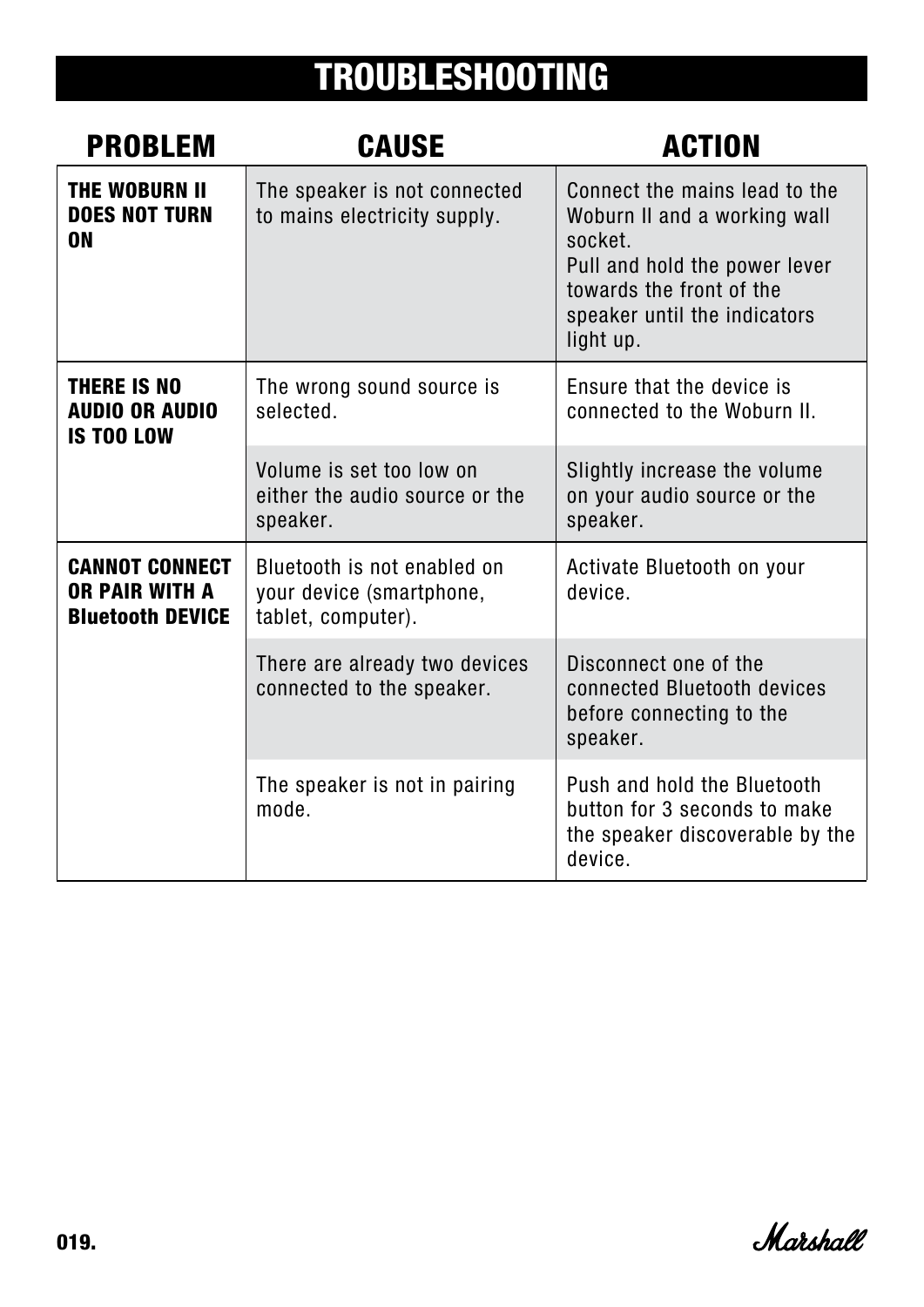# TROUBLESHOOTING

| <b>PROBLEM</b>                                            | <b>CAUSE</b>                                                                                      | <b>ACTION</b>                                                                                                                                                                                                  |
|-----------------------------------------------------------|---------------------------------------------------------------------------------------------------|----------------------------------------------------------------------------------------------------------------------------------------------------------------------------------------------------------------|
| <b>THE SPEAKER IS</b><br><b>NOT RESPONDING</b>            | A software problem has<br>occurred.                                                               | Unplug the mains power plug<br>from the wall socket, wait for<br>15 seconds, then plug it in<br>again.                                                                                                         |
| <b>Bluetooth</b><br><b>CONNECTION</b><br><b>DROPS OUT</b> | The two Bluetooth devices are<br>too far apart or the connection<br>is affected due to obstacles. | Move the devices closer so that<br>they are within 10 metres, and<br>unobstructed by obstacles such<br>as walls or doors.                                                                                      |
|                                                           | There is a strong electric field<br>surrounding the Woburn II.                                    | Items such as microwave<br>ovens, wireless network<br>adapters, fluorescent lights<br>and gas cookers use the<br>same frequency range as the<br>Bluetooth device. This may lead<br>to electrical disturbances. |
| <b>THERE IS A</b><br><b>CRACKLING</b><br><b>SOUND</b>     | The amplifier is clipping as it<br>has run out of output power.                                   | Decrease the volume on your<br>audio source.                                                                                                                                                                   |
|                                                           |                                                                                                   | Lower the volume or bass on<br>the Woburn II.                                                                                                                                                                  |

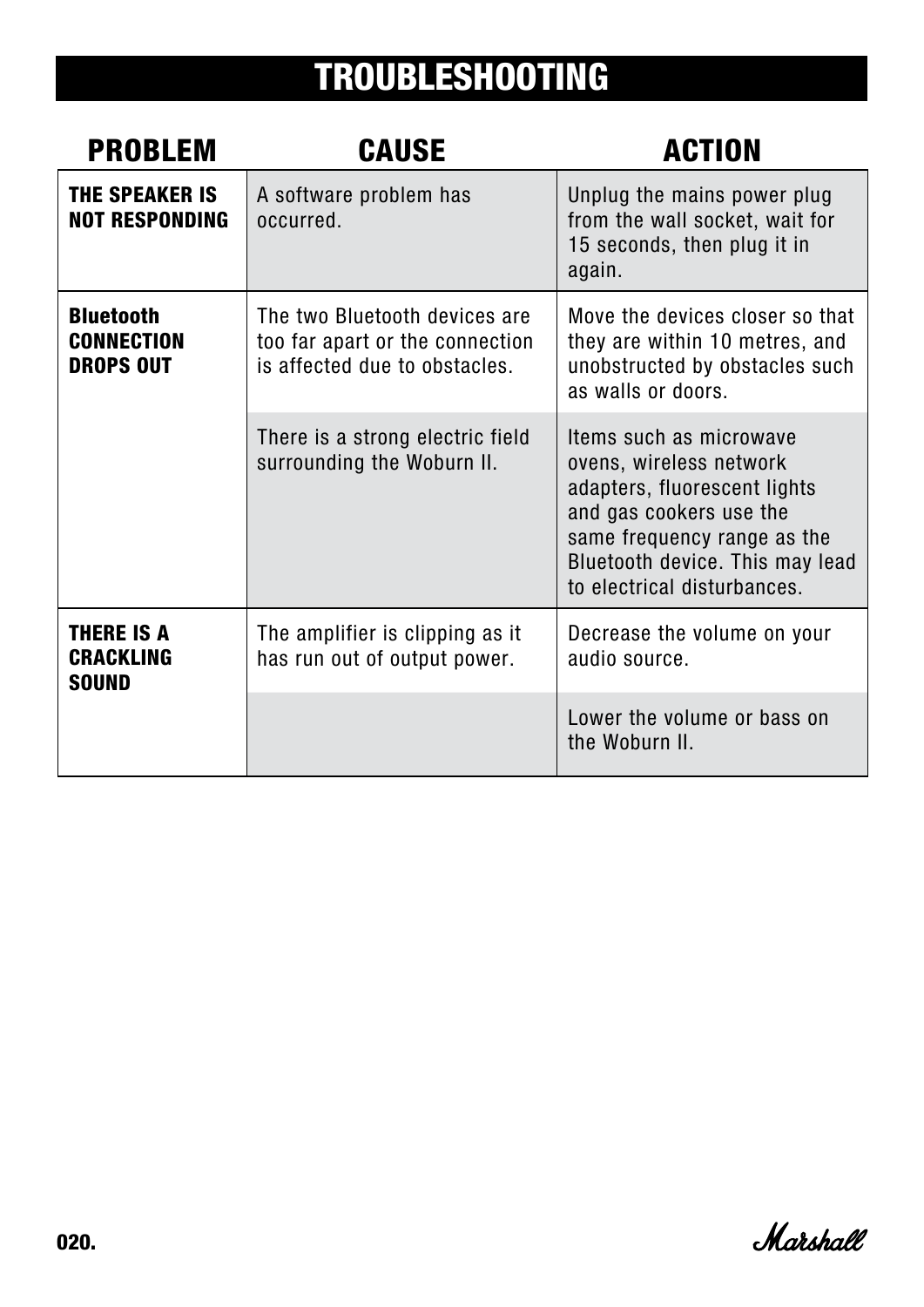# TROUBLESHOOTING

| <b>PROBLEM</b>                          | <b>CAUSE</b>                                          | <b>ACTION</b>                                          |
|-----------------------------------------|-------------------------------------------------------|--------------------------------------------------------|
| <b>THE AUDIO IS</b><br><b>DISTORTED</b> | Volume is set too high on the<br>audio source.        | Turn down the playback volume<br>on the audio source.  |
|                                         | The audio stream or audio file<br>is of poor quality. | Try another audio file or music<br>player.             |
|                                         | Volume is set too high on the<br>Woburn II.           | Lower the volume on the<br>speaker.                    |
|                                         | Too much bass/treble on the<br>speaker.               | Lower the bass/treble on the<br>speaker.               |
| <b>ERRATIC</b><br><b>PERFORMANCE</b>    | Interference from another<br>electronic device.       | Move the Woburn II to another<br>spot.                 |
|                                         |                                                       | Turn off or move the interfering<br>electronic device. |

| NOTES:<br>A BLUETOOTH DEVICE COULD CAUSE AUDIO-RELATED OR TECHNICAL FAULTS, DEPENDING ON USE, IN THE FOLLOWING CASES:<br>WHEN SOME PART OF THE BODY IS IN CONTACT WITH THE RECEIVING/TRANSMITTING SYSTEM FOR THE BLUETOOTH DEVICE<br>٠<br>OR THE WOBURN II.<br>ELECTRICAL VARIATIONS DUE TO OBSTACLES IN THE FORM OF WALLS, CORNERS, ETC.<br>EXPOSURE TO ELECTRICAL DISRUPTIONS FROM DEVICES WITHIN THE SAME FREQUENCY BAND, FOR EXAMPLE MEDICAL<br>EQUIPMENT, MICROWAVE OVENS AND WIRELESS NETWORKS.<br>THIS WIRELESS DEVICE MAY CAUSE ELECTRICAL DISRUPTIONS DURING USE. |
|----------------------------------------------------------------------------------------------------------------------------------------------------------------------------------------------------------------------------------------------------------------------------------------------------------------------------------------------------------------------------------------------------------------------------------------------------------------------------------------------------------------------------------------------------------------------------|
|----------------------------------------------------------------------------------------------------------------------------------------------------------------------------------------------------------------------------------------------------------------------------------------------------------------------------------------------------------------------------------------------------------------------------------------------------------------------------------------------------------------------------------------------------------------------------|